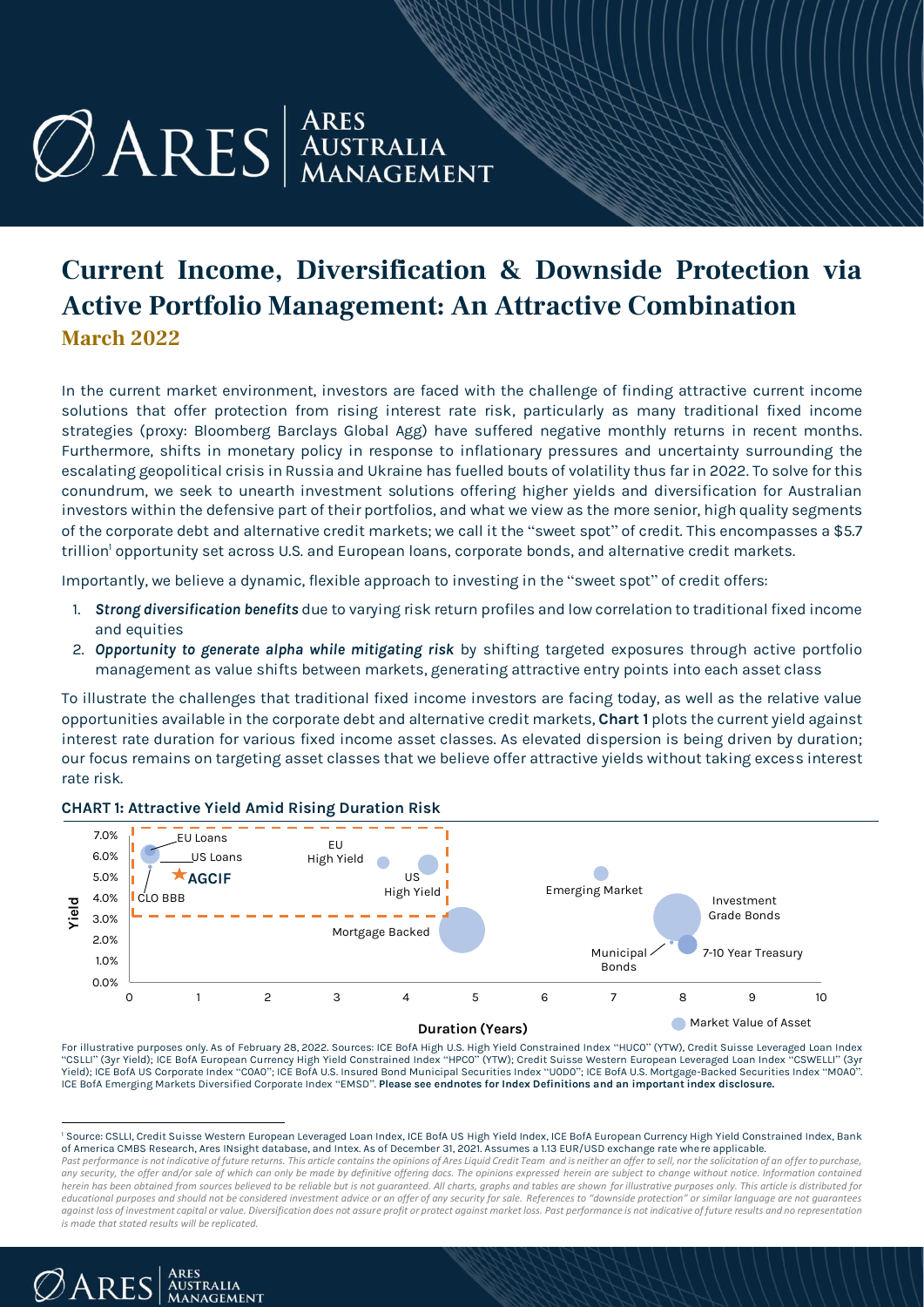With the outlook of higher interest rates in the months ahead, we believe certain floating rate instruments, specifically bank loans and CLO debt securities, screen attractive from a relative value perspective as they provide stable levels of current income and low duration of less than one year. In a rising rate environment, the coupon of floating rate assets adjusts to shifts in short-term interest rates, and as a result, these assets exhibit lower price volatility relative to fixed rated securities. With almost 80% of the Ares Global Credit Income Fund ("AGCIF" or "the Fund") invested in floating rate assets today, we believe it is significantly less sensitive to a move in rates, while providing a yield premium vs. investment grade credit, as illustrated in **Chart 2.** 



**CHART 2: Benefits of Diversification in a Rising Rate Environment**

*AGCIF provides a meaningful yield premium vs. investment grade strategies while being significantly less sensitive to a 100bps move in rates, which may cause IG to decline over 6.0%*

| Interest Rate Sensitivity Analysis <sup>2</sup> |           |                          |                        |                          |
|-------------------------------------------------|-----------|--------------------------|------------------------|--------------------------|
| <b>Asset Class</b>                              | Yield (%) | <b>Duration</b><br>(Yrs) | <b>Spread</b><br>(bps) | 100bps Rate<br>Shock (%) |
| Investment Grade                                | 3.13%     | 7.60                     | 130                    | $-6.63%$                 |
| U.S. High Yield                                 | 5.68%     | 4.22                     | 375                    | $-3.75%$                 |
| Global High Yield                               | 6.03%     | 4.14                     | 450                    | $-3.57%$                 |
| <b>AGCIF</b>                                    | 5.03%     | 0.92                     | 376                    | $-0.69%$                 |

Diversification does not assure profit or protect against market loss. Please see appendix for Index Definitions and an important index disclosure. Past performance is not indicative of future results. (1) As of February 28, 2022. (2) Source: ICE BofA Indices. As of February 28, 2022. For illustrative purposes only. High Yield is represented by the H0A0, investment grade is represented by the C0A0, and Global High Yield is represented by the HW0C.

Across our multi-asset credit portfolios, including AGCIF, we seek to find the most attractive relative value opportunities in the "sweet spot" of credit to deliver higher yields with optimal downside protection and lower volatility. In today's rapidly evolving market, we believe nimble and active portfolio management remains key to capitalizing on intermittent bouts of volatility, as they often result in attractive, but short-lived entry points. Specific to the Fund, we migrated the portfolio to be overweight floating rate assets in 4Q'21 in anticipation of elevated interest rate risk, which we believe was the right call given the increased volatility and return patterns we've seen at the start of 2022. In recent weeks, we have been revisiting bonds following the rates-driven selloff in fixed rate assets during January, as it was viewed as an attractive entry point for high yield relative to loans and CLOs. We believe AGCIF offers protection against interest rate risk and employs an active allocation framework that enables us to capitalize on a divergent opportunity set amid a complex macroeconomic backdrop.

In addition to navigating varied market environments, we will continue to focus on superior credit selection and vigilant risk management in anticipation of elevated dispersion across credit asset classes, industries and issuers throughout 2022. We view the main risks associated with the asset classes in scope to be default risk and price volatility, which is linked to the market expectation of default risk, expressed via credit spreads. Thus, our investment process focuses on capital preservation, predicated on bottom-up fundamental research with the goal of minimizing default risk by identifying and avoiding marginal quality credit. This core tenet of Ares' investment philosophy has resulted in significantly lower defaults in its bank loan and high yield bond strategies, particularly in periods of dislocation.

This article contains the opinions of Ares Liquid Credit Team and is neither an offer to sell, nor the solicitation of an offer to purchase, any security, the offer<br>and/or sale of which can only be made by definitive offer *herein has been obtained from sources believed to be reliable but is not guaranteed. All charts, graphs and tables are shown for illustrative purposes only. This article is distributed for educational purposes and should not be considered investment advice or an offer of any security for sale. References to "downside protection" or similar language are not guarantees against loss of investment capital or value. Diversification does not assure profit or protect against market loss. Past performance is not indicative of future results and no representation is made that stated results will be replicated.*

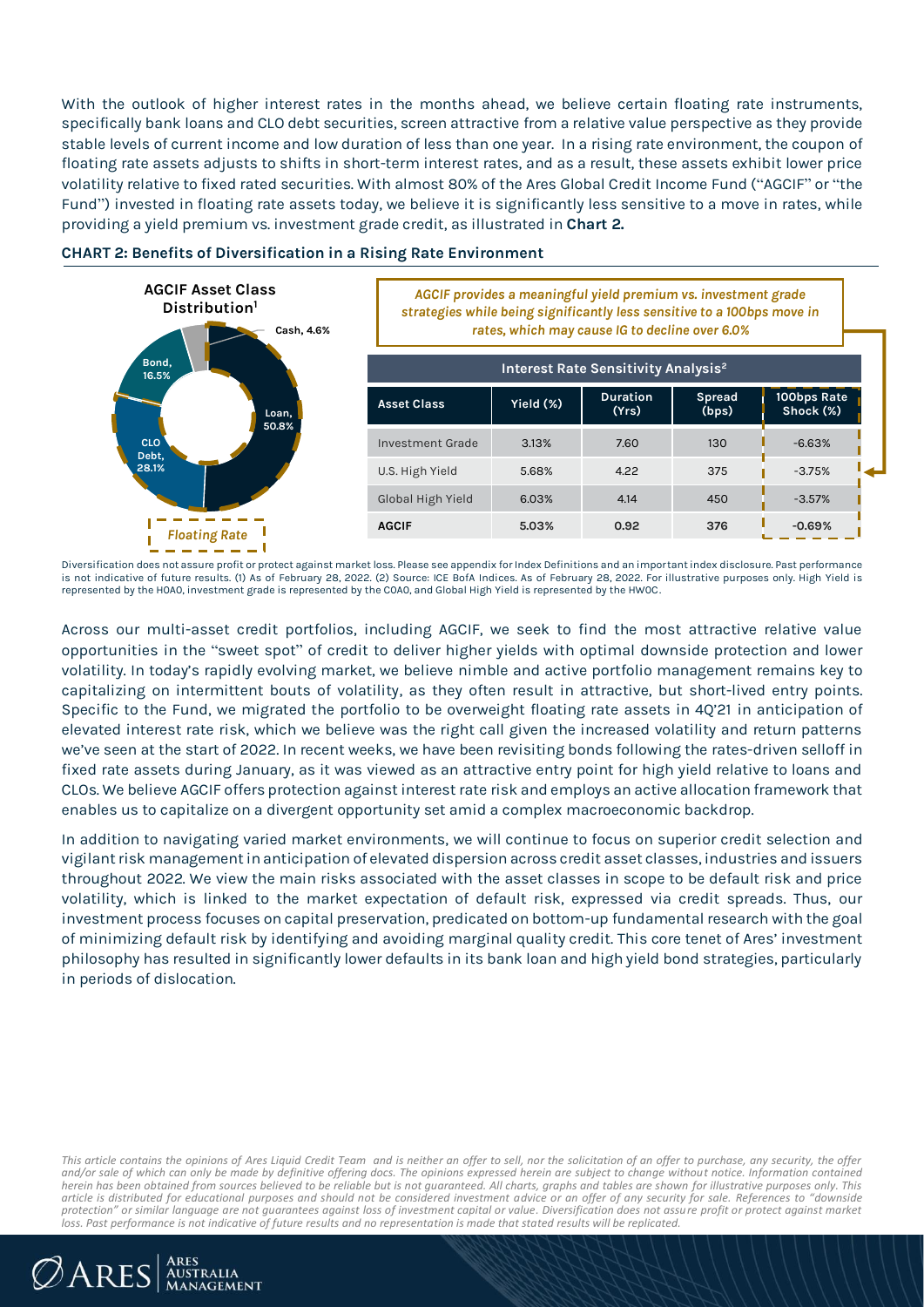#### **CHART 3: Default Summary of Ares Broadly Syndicated Bank Loan and High Yield Bond Strategies**



(1) Represents the LTM annual average par-weighted default rates for the period January 1, 2009 – December 31, 2021. U.S. bank loan default rates represented by the CSLLI. Ares default rates are represented by all bank loan transactions in all commingled funds and separately managed accounts executed by investment professionals within Ares Liquid Credit Group. (2) Represents the LTM annual average par-weighted default rates for the period January 1, 2009 – December 31, 2021. U.S. high yield default rates are represented by the H0A0. Ares default rates are represented by all high yield bond transactions in all commingled funds and separately managed accounts executed by investment professionals within Ares Liquid Credit Group.

In our global multi-asset credit strategies, we seek to capitalise on relative value opportunities with a nimble approach, anchored in attractive levels of current income and a focus on avoiding defaults and dampening volatility. We believe AGCIF is particularly well suited to serve a growing appetite for stable income-producing strategies among Australian investors as it targets a per annum distribution of 3%-4%. Performance for the Fund has benefited from tactical asset allocation and credit selection, as illustrated by its annualized since inception net returns of 7.3%.<sup>2</sup> Further, the Fund's standard deviation over the since inception period is 2.4%, illustrating our keen focus on downside protection and volatility management. 2

In summary, as investors seek attractive income solutions in today's market environment, many may struggle to determine how best to position their credit exposure in an effort to maximize yield and mitigate risk. By accessing the "sweet spot" of credit, comprised of corporate debt and alternative credit asset classes, we believe investors can overcome these challenges. At Ares, our differentiated approach to capitalizing on the best risk-adjusted return opportunities across the investable universe is rooted in the scale and integration of our Global Liquid and Alternative Credit strategies, which allows us to fully leverage extensive research and origination capabilities, proprietary technologies and longstanding relationships.

ARES<br>Australia<br>Management

 $\mathcal{O}$ ARES

<sup>&</sup>lt;sup>2</sup> As of February 28, 2022. Volatility reflects standard deviation.

This article contains the opinions of Ares Liquid Credit Team and is neither an offer to sell, nor the solicitation of an offer to purchase, any security, the offer<br>and/or sale of which can only be made by definitive offer *herein has been obtained from sources believed to be reliable but is not guaranteed. All charts, graphs and tables are shown for illustrative purposes only. This article is distributed for educational purposes and should not be considered investment advice or an offer of any security for sale. References to "downside protection" or similar language are not guarantees against loss of investment capital or value. Diversification does not assure profit or protect against market loss. Past performance is not indicative of future results and no representation is made that stated results will be replicated.*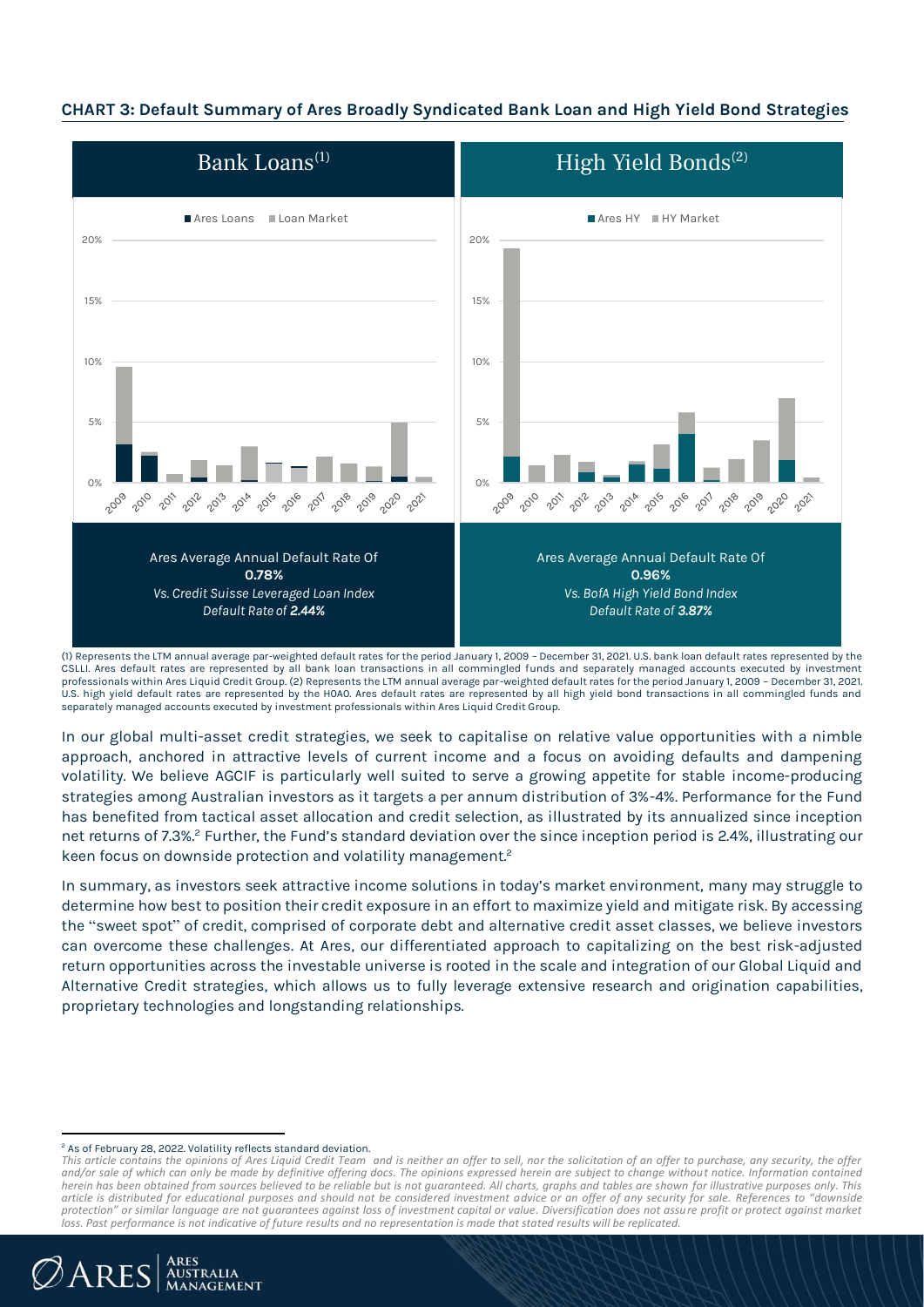## **Index Disclosure & Definitions**

**Index Disclosure:** Indices are provided for illustrative purposes only and not indicative of any investment. They have not been selected to represent appropriate benchmarks or targets for the strategy. Rather, the indices shown are provided solely to illustrate the performance of well known and widely recognized indices. Any comparisons herein of the investment performance of a strategy to an index are qualified as follows: (i) the volatility of such index will likely be materially different from that of the strategy; (ii) such index will, in many cases, employ different investment guidelines and criteria than the strategy and, therefore, holdings in such strategy will differ significantly from holdings of the securities that comprise such index and such strategy may invest in different asset classes altogether from the illustrative index, which may materially impact the performance of the strategy relative to the index; and (iii) the performance of such index is disclosed solely to allow for comparison on the referenced strategy's performance to that of a well known index. Comparisons to indices have limitations because indices have risk profiles, volatility, asset composition and other material characteristics that will differ from the strategy. The indices do not reflect the deduction of fees or expenses. You cannot invest directly in an index. No representation is being made as to the risk profile of any benchmark or index relative to the risk profile of the strategy presented herein. There can be no assurance that the future performance of any specific investment, investment strategy, or product will be profitable, equal any corresponding indicated historical performance , or be suitable for a portfolio. The information related to the various indices is sourced from the providers' websites. Ares is not responsible for any historic revision made to the indices.

**The Credit Suisse Western European Leveraged Loan Index ("CSWELLI")** is designed to mirror the investable universe of the leveraged loan market of issues which are denominated in US\$ or Western European currencies. The issuer has assets located in or revenues derived from Western Europe, or the loan represents assets in Western Europe, such as a loan denominated in a Western European currency. Loan facilities must be rated "5B" or lower. That is, the highest Moody's/S&P ratings are Baa1/BB+ or Ba1/BBB+. Only fully funded term loan facilities are included and the tenor must be at least one year. Minimum outstanding balance is \$100 million and new loans must be priced by a third-party vendor at month-end. The index inception is January 1998.

**The Credit Suisse Institutional Leveraged Loan Index ("CSLLI")** is designed to mirror the investable universe of the \$US-denominated leveraged loan market. The index inception is January 1992. The index frequency is daily, weekly and monthly. New loans are added to the index on their effective date if they qualify according to the following criteria: 1) Loan facilities must be rated "5B" or lower. That is, the highest Moody's/S&P ratings are Baa1/BB+ or Ba1/BBB+. If unrated, the initial spread level must be Libor plus 125 basis points or higher. 2) Only fullyfunded term loan facilities are included. 3) The tenor must be at least one year. 4) Issuers must be domiciled in developed countries; issuers from developing countries are excluded.

**The BofA US High Yield Master II Constrained Index ("HUC0")** tracks the performance of US Dollar denominated below investment grade corporate debt publicly issued in the US domestic market with a maximum issuer exposure of 2%. The returns of the benchmark are provided to represent the investment environment existing during the time period shown. For comparison purposes the index includes the reinvestment of income and other earnings but does not include any transaction costs, management fees or other costs. BANK OF AMERICA IS LICENSING THE ICE BofA INDICES AND RELATED DATA "AS IS," MAKES NO WARRANTIES REGARDING SAME, DOES NOT GUARANTEE THE SUITABILITY, QUALITY, ACCURACY, TIMELINESS, AND/OR COMPLETENESS OF THE ICE BofA INDICES OR ANY DATA INCLUDED IN, RELATED TO, OR DERIVED THEREFROM, ASSUMES NO LIABILITY IN CONNECTION WITH THEIR USE, AND DOES NOT SPONSOR, ENDORSE, OR RECOMMEND ARES MANAGEMENT, OR ANY OF ITS PRODUCTS OR SERVICES.

**ICE BofA European Currency High Yield Index ("HP00")** tracks the performance of EUR and GBP denominated below investment grade corporate debt publicly issued in the eurobond, sterling domestic or euro domestic markets. Qualifying securities must have a below investment grade rating (based on an average of Moody's, S&P and Fitch) and an investment grade rated country of risk (based on an average of Moody's, S&P and Fitch foreign currency long term sovereign debt ratings). In addition, qualifying securities must have at least one year remaining term to final maturity, a fixed coupon schedule and a minimum amount outstanding of EUR 100 million or GBP 50 million. Original issue zero coupon bonds, "global" securities (debt issued simultaneously in the eurobond and domestic markets), 144a securities and pay-inkind securities, including toggle notes, qualify for inclusion in the Index. Callable perpetual securities qualify provided they are at least one year from the first call date. Fixed-to-floating rate securities also qualify provided they are callable within the fixed rate period and are at least one year from the last call prior to the date the bond transitions from a fixed to a floating rate security. Defaulted, warrant-bearing and euro legacy currency securities are excluded from the Index. Inception date: December 31, 1997 The above rules take into account all revisions up to and including December 31, 2010.

**The Bloomberg Barclays Capital U.S. Aggregate Bond Index ("Barclays Agg")** measures the performance of the U.S. investment grade bond market. The index invests in a wide spectrum of public, investment-grade, taxable, fixed income securities in the United States – including government, corporate, and international dollar-denominated bonds, as well as mortgage-backed and asset-backed securities, all with maturities of more than 1 year. To be included in the index, bonds must be rated investment grade (at least Baa3/BBB) by Moody's and S&P. Inception date: January 1, 1976.

**ICE BofA U.S. Mortgage Backed Securities Index ("M0A0")** tracks the performance of US dollar denominated 30-year, 20-year and 15-year fixed rate residential mortgage pass-through securities publicly issued by US agencies in the US domestic market. Fixed rate mortgage pools are included in the Index provided they have at least one year remaining term to final maturity and a minimum amount outstanding of at least \$5 billion per generic coupon. Balloon, mobile home, graduated payment and quarter coupon fixed rate mortgages are excluded from the index, as are all collateralized mortgage obligations.

**ICE BofA Emerging Markets Diversified Corporate Index ("EMSD")** tracks the performance of US dollar denominated emerging markets corporate senior and secured debt publicly issued in the US domestic and eurobond markets. In order to qualify for inclusion in the Index an issuer must have primary risk exposure to a country other than a member of the FX G10, a Western European country, or a territory of the US or a Western European country. The FX-G10 includes all Euro members, the US, Japan, the UK, Canada, Australia, New Zealand, Switzerland, Norway and Sweden. Individual securities of qualifying issuers must be denominated in US dollars, must be senior or secured debt, must have at least one year remaining term to final maturity a fixed coupon and at least \$500 million in outstanding face value. Qualifying securities must have at least 18 months to final maturity at the time of issuance. The index includes corporate debt of qualifying countries, but excludes sovereign, quasi-government, securitized and collateralized debt. Original issue zero coupon bonds 144a securities, both with and without registration rights, and pay-in-kind securities, including toggle notes, qualify for inclusion in the Index.

This article contains the opinions of Ares Liquid Credit Team and is neither an offer to sell, nor the solicitation of an offer to purchase, any security, the offer<br>and/or sale of which can only be made by definitive offer *herein has been obtained from sources believed to be reliable but is not guaranteed. All charts, graphs and tables are shown for illustrative purposes only. This article is distributed for educational purposes and should not be considered investment advice or an offer of any security for sale. References to "downside protection" or similar language are not guarantees against loss of investment capital or value. Diversification does not assure profit or protect against market loss. Past performance is not indicative of future results and no representation is made that stated results will be replicated.*